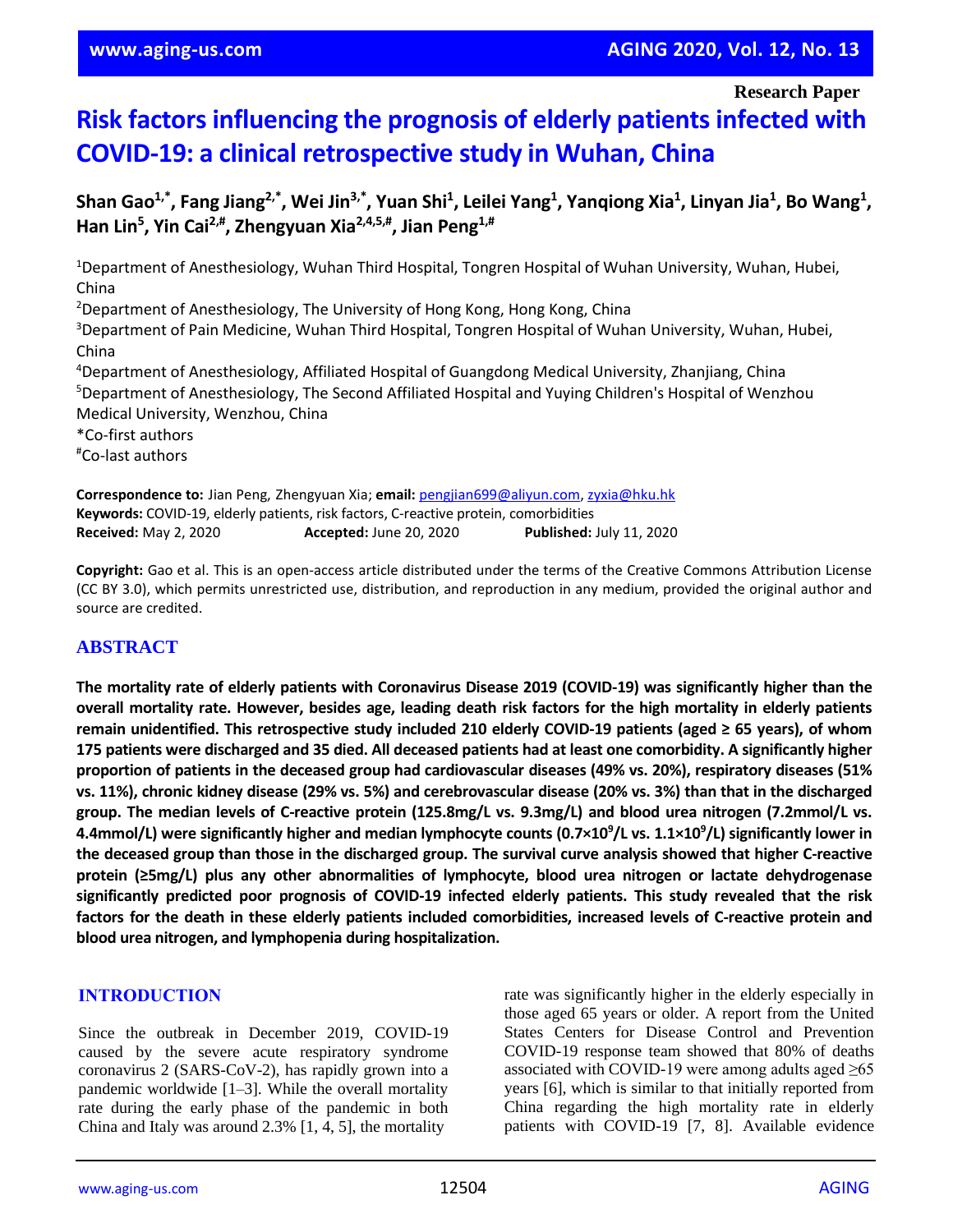suggest that old age *per se*, especially aged ≥65 years [9], is an independent risk factor for COVID-19 related mortality irrespective of whether there may exist underlying comorbidities. In addition, the majority of the persons aged  $\geq 65$  years may have one or more preexisting complications which would further increase the rate of mortality. At present, clinical research on COVID-19 has been mainly focused on the epidemiological characteristics, clinical manifestations, prognosis of the general population or comparisons between aged or young populations [9]. However, studies that specifically aimed to identify fatal risk factors for elderly COVID-19 patients (aged  $\geq 65$  years) are rare. Of note, a recent study showed that despite both age≥ 65 years and pre-existing comorbidities, including hypertension or diabetes, were independently associated with the development of acute respiratory distress syndrome (ARDS), age  $\geq$  65 years was a major risk factor associated with the progression from ARDS to death [9]. However, the main risk factors that are responsible for the death of elderly infected with SARS-CoV-2 have yet to be determined. Here, we report on the characteristics of the largest cohort of elderly COVID-19 patients in Wuhan city, China, the epicenter of the SARS-CoV-2 outbreak, and describe the fatal risk factors for the most fragile elderly patients with COVID-19 infection in the hope that this will help to guide the clinicians to identify the elderly people who are at higher danger to progress to severe illness from COVID-19 infection at an early stage and adjust treatment plans to reduce mortality.

# **RESULTS**

#### **Demographics and characteristics**

A total of 302 patients aged ≥65 years old admitted between January 23, 2020 to February 29, 2020 were screened, and excluded 69 suspected cases admitted without laboratory confirmation tests for SARS-CoV-2, as were 9 cases transferred to Huoshenshan Hospital or Leishenshan Hospital, and 14 patients with only one laboratory test during hospitalization. Overall, 210 patients were finally included in this study (Table 1). The median age of the 210 patients was 71 (interquartile range [IQR] 67-77) years, and the ratio of male and female was approximate equal. 175 patients were in the discharged group, with a median age was 70 (IQR 67- 74) years and 79 (45%) were male, while 35 patients were in the deceased group, with a median age was 74 (IQR 70-82) years, 22 (63%) were male. Patients in the deceased group were significantly older (74 years, IQR 70-82) than that in the discharged group (70 years, IQR 67-74). In the deceased group, the median time from onset of symptoms to admission and death were, respectively, 8 (IQR 6-14) days and 14 (IQR 12-24) days. In the discharged group, the median time from onset of symptoms to admission and discharge were 10 (IQR7-15) days and 26 (IQR21-29) days, respectively. A total of 18 cases required intensive care admission, with 16 cases in the deceased group.

Among the elderly patients, 159 (76%) had comorbidities, with hypertension (115 [55%]) and cardiovascular disease (52 [25%]) being the most common comorbidities, followed by diabetes (38 [18%]), respiratory disease (38 [18%]), and digestive disease  $(21 \overline{110\%})$ . There were 124 (71%) cases having comorbidities in the discharged group compared with 35 (100%) cases in the deceased group. Additionally, significantly higher percentage of patients in the deceased group had cardiovascular disease (17 [49%] vs. 35 [20%]), respiratory disease (18 [51%] vs. 20 [11%]), cerebrovascular disease (7 [20%] vs. 6 [3%]), chronic liver disease (6 [17%] vs. 12 [7%]), chronic kidney disease (10 [29%] vs. 8 [5%]) or malignancy (3 [9%] vs. 3 [2%]) than in the discharged group (Table 1).

Of the hospitalized elderly patients, the most common symptoms were fever (72%) and cough (71%), followed by chest stuffiness (36%), fatigue (35%), anorexia (11%), diarrhea (11%), pharyngalgia (10%), dyspnea (8%), headache (6%), myalgia (6%), and nausea or vomiting (5%). Among all the patients, half of them had fever (51%) as the first symptom, nearly one third had cough (31%), and a small proportion had pharyngalgia (8%), fatigue (4%), chest tightness (3%), diarrhea (2%), anorexia (0.5%), dyspnea (0.5%) as the first symptom.

#### **Treatment and complications**

Most of the elderly patients received antiviral therapy (90%), antibiotic therapy (82%), oxygen inhalation (67%), and one third of patients were treated with glucocorticoid (33%), part of the patients received gamma globulin therapy (19%), albumin therapy (11%), mechanical ventilation (11%) or continuous renal replacement therapy (CRRT) treatment (2%). Of all the patients, ARDS (13%, 27 of 210) was the most frequently complication, followed by acute renal failure (2%) and large cerebral infarction (1%) (Table 1). 71% (25/35) of patients in the deceased group developed ARDS as compared to 2 (1%) in the discharged group. And typical pulmonary Computed Tomographic (CT) changes from a deceased and a discharged patient were shown in Supplementary Figure 1A–1F.

#### **Laboratory findings**

Comparison of laboratory findings within 24 hours at admission were shown in Table 2. The median leucocyte counts  $(6.4\times10^{9}/L)$  in patients in the deceased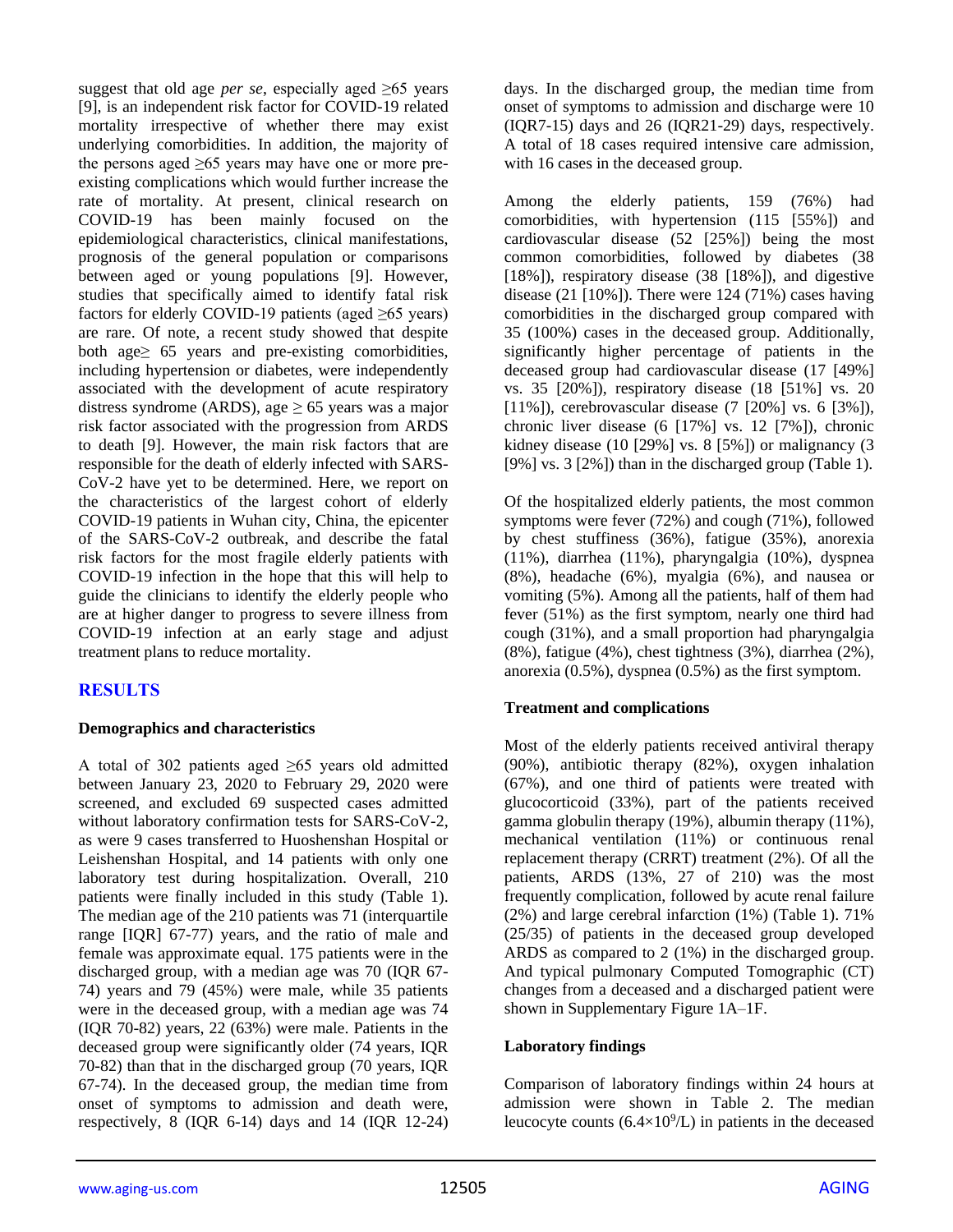|                                               | Total $(n=210)$  | <b>Discharged group</b><br>$(n=175)$ | Deceased group<br>$(n=35)$ | P Value <sup>a</sup> |
|-----------------------------------------------|------------------|--------------------------------------|----------------------------|----------------------|
| Age, median (IQR), y<br>Sex, $n$ $(\%)$       | $71(67-77)$      | $70(67-74)$                          | 74 (70-82)                 | < 0.001              |
| Male                                          | 101(48)          | 79 (45)                              | 22(63)                     |                      |
| Female                                        | 109(52)          | 96(55)                               | 13(37)                     | 0.056                |
| Duration from onset of symptoms to admission, |                  |                                      |                            |                      |
| median (IQR), d                               | $10(7-15)$       | $10(7-15)$                           | $8(6-14)$                  | 0.889                |
| Duration from admission to outcome, median    |                  |                                      |                            |                      |
| (IQR), d                                      | $14(10-17)$      | $14(11-17)$                          | $9(5-15)$                  | < 0.001              |
| Duration from onset of symptoms to outcome,   |                  |                                      |                            |                      |
| median (IQR), d                               | $23(17-28)$      | $26(21-29)$                          | $14(12-24)$                | < 0.001              |
| ICU cases, n (%)                              | 18/198(9)        | 2/167(1)                             | 16/31(52)                  | < 0.001              |
| Comorbidities, n (%)                          | 159 (76)         | 124(71)                              | 35(100)                    | < 0.001              |
| Hypertension                                  | 115(55)          | 97(55)                               | 18(51)                     | 0.664                |
| Diabetes                                      | 38(18)           | 29(17)                               | 9(26)                      | 0.200                |
| Cardiovascular disease                        | 52(25)           | 35(20)                               | 17(49)                     | < 0.001              |
| <b>COPD</b>                                   | 3(1)             | 2(1)                                 | 1(3)                       | 0.435                |
| Respiratory disease                           | 38(18)           | 20(11)                               | 18(51)                     | < 0.001              |
| Cerebrovascular disease                       | 13(6)            |                                      |                            | < 0.001              |
| Chronic liver disease                         |                  | 6(3)                                 | 7(20)                      |                      |
|                                               | 18(9)            | 12(7)                                | 6(17)                      | 0.047                |
| Digestive diseases                            | 21(10)           | 15(9)                                | 6(17)                      | 0.123                |
| Chronic kidney disease                        | 18(9)            | 8(5)                                 | 10(29)                     | < 0.001              |
| Malignancy                                    | 6(3)             | 3(2)                                 | 3(9)                       | 0.026                |
| Number of Comorbidities, n (%)                |                  |                                      |                            |                      |
| None                                          | 51(24)           | 51 (29)                              | 0(0)                       |                      |
| One                                           | 56(27)           | 48 (27)                              | 8(23)                      |                      |
| Two                                           | 60(29)           | 54(31)                               | 6(17)                      |                      |
| Three                                         | 22(10)           | 16(9)                                | 6(17)                      | < 0.001              |
| Four                                          | 13(6)            | 4(2)                                 | 9(26)                      |                      |
| Five                                          | 4(2)             | 1(1)                                 | 3(9)                       |                      |
| Six or more                                   | 4(2)             | 1(1)                                 | 3(9)                       |                      |
| Signs and symptoms, $n$ $%$ )                 |                  |                                      |                            |                      |
| Fever                                         | 151 (72)         | 122(70)                              | 29 (83)                    | 0.115                |
| Cough                                         | 148 (71)         | 118 (67)                             | 30(87)                     | 0.031                |
| Headache                                      | 13(6)            | 10(6)                                | 3(9)                       | 0.523                |
| Pharyngalgia                                  | 20(10)           | 18(10)                               | 2(6)                       | 0.400                |
| Fatigue                                       | 73 (35)          | 64 (37)                              | 9(26)                      | 0.219                |
| Anorexia                                      | 23(11)           | 19(11)                               | 4(11)                      | 0.921                |
| Nausea or vomiting                            | 11(5)            | 9(5)                                 | 2(6)                       | 0.890                |
| Myalgia                                       | 12(6)            | 11(6)                                | 1(3)                       | 0.426                |
| Chest stuffiness                              | 76(36)           | 65(37)                               | 11(31)                     | 0.522                |
| Dyspnea                                       | 17(8)            | 12(7)                                | 5(14)                      | 0.142                |
| Diarrhea                                      | 24(11)           | 21(12)                               | 3(9)                       | 0.562                |
| First symptom, $n$ $(\%)$                     |                  |                                      |                            |                      |
| Fever                                         | 107(51)          | 88 (50)                              | 19 (54)                    |                      |
| Cough                                         | 65(31)           | 55 (31)                              | 10(28)                     |                      |
| Pharyngalgia                                  | 16(8)            | 14(8)                                | 2(6)                       |                      |
| Fatigue                                       | 9(4)             | 9(5)                                 | 0(0)                       |                      |
| Anorexia                                      | 1(0.5)           | 1(0.5)                               | 0(0)                       | < 0.001              |
| Chest tightness                               | 6(3)             | 4(3)                                 | 2(6)                       |                      |
| Dyspnea                                       | 1(0.5)           | 1(0.5)                               | 0(0)                       |                      |
| Diarrhea                                      | 5(2)             | 3(2)                                 | 2(6)                       |                      |
| Temperature, °C                               | 36.8 (36.5-37.0) | 36.7 (36.5-36.9)                     | 37.0 (36.5-37.8)           | 0.069                |
| Heart rate, median (IQR), beat per minute     | 80 (78-88)       | 80 (78-86)                           | 85 (80-104)                | 0.016                |

# **Table 1. Baseline characteristics, treatments, complications of patients infected with COVID-1.**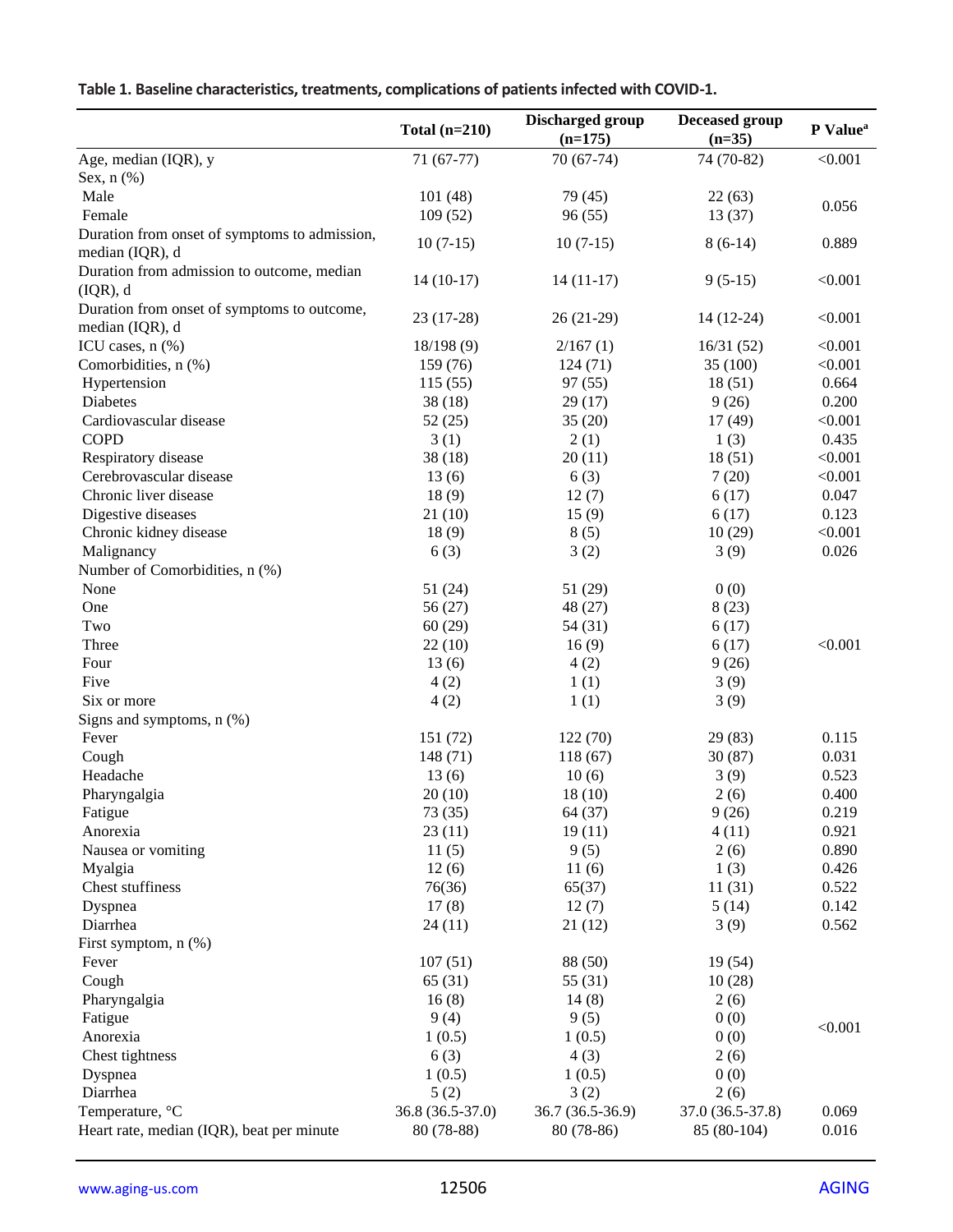| Respiratory rate, median (IQR), beat per    | $20(20-22)$  | $20(20-22)$     | $22(20-26)$   | 0.008   |
|---------------------------------------------|--------------|-----------------|---------------|---------|
| minute                                      |              |                 |               |         |
| Mean arterial pressure, median (IQR), mm Hg | $97(92-105)$ | $97(93-104)$    | $100(92-109)$ | 0.585   |
| Treatment, $n$ $(\%)$                       |              |                 |               |         |
| Antiviral therapy                           | 179/198 (90) | $148/167$ *(89) | $31/31*(100)$ | 0.048   |
| Antibiotic therapy                          | 163/198 (82) | 133/167 (80)    | 30/31 (97)    | 0.022   |
| Glucocorticoid therapy                      | 65/198(33)   | 42/167(25)      | 23/31(74)     | < 0.001 |
| Gamma globulin therapy                      | 37/198 (19)  | 23/167(14)      | 14/31(45)     | < 0.001 |
| Albumin therapy                             | 22/198(11)   | 10/167(6)       | 12/31(39)     | < 0.001 |
| Oxygen inhalation                           | 133/198 (67) | 103/167(62)     | 30/31(97)     | < 0.001 |
| Mechanical ventilation                      | 21/198(11)   | 1/167(1)        | 20/31(66)     | < 0.001 |
| <b>CRRT</b>                                 | 3/198(2)     | 1/167(1)        | 2/31(7)       | 0.014   |
| Complications, $n$ $(\%)$                   |              |                 |               |         |
| <b>ARDS</b>                                 | 27(13)       | 2(1)            | 25(71)        | < 0.001 |
| Acute renal failure                         | 4(2)         | 0(0)            | 4(11)         | < 0.001 |
| Cerebral infarction                         | 3(1)         | 0(0)            | 3(9)          | < 0.001 |

Abbreviations: COVID-19, coronavirus disease 2019; IQR, interquartile range; ICU, intensive care unit; COPD, chronic obstructive pulmonary diseases; CRRT, continuous renal replacement therapy; ARDS, acute respiratory distress syndrome. <sup>a</sup> P values indicate differences between the discharged group and the deceased group. P < 0.05 was considered statistically significant. \*Record/data were missing in 8 patients in the discharged group, and in 4 patients in the deceased group regarding whether or not the patients received a treatment.

group were higher than those in the discharged group  $(5.1 \times 10^9$ /L). Among them, 9 (26%) patients had leucocytes counts above the normal range in the deceased group, compared with 3 (2%) in the discharged group. The concentrations of C-reactive protein in the deceased group were significantly higher than that in the discharged group, and the levels of Creactive protein in deceased patients were all elevated beyond the normal range. The lymphocyte counts of the deceased group were progressively decreased compared with that of the discharged group, and 60% patients in the deceased group had lymphopenia while 18% patients in the discharged group had lymphopenia. The neutrophil counts in the deceased group were higher than that in the discharged group, and 43% cases in the deceased group had neutrophil counts above the normal range as compared to 6% in the discharged group. Compared with discharged group, the platelet counts were significantly lower in the deceased group.

Biochemical test results were shown in Table 2. The concentrations of aspartate aminotransferase (AST), serum creatinine (Cr), and blood urea nitrogen (BUN) of the deceased group were all significantly higher than that of the discharged group. And, nearly half (49%) of the deceased patients had BUN concentrations elevated beyond the normal range as compared to 11% of the patients in the discharged group. The levels of creatine kinase (CK) and creatine kinase isoenzyme (CK-MB) in the deceased group were significantly higher than those in the discharged group. Significantly more patients in the deceased group (86%) had procalcitonin

concentrations above the normal range than in discharged group (21%, 35 of 170).

The concentrations of lactate dehydrogenase (LDH) were significantly higher in the deceased group than those in the discharged group, with 79% (27 of 34) deceased patients had LDH concentrations above the normal range as compared to 29% (50 of 171) in the discharged group. The median concentrations of fasting blood glucose did not differ significantly between the two groups, however relatively more patients in the deceased group (68%, 23 of 34) had acute hyperglycemia (glucose  $\geq 6.1$  mmol/L) as compared to 33% (57 of 171) in the discharged group. Albumin concentrations were significantly lower in the deceased group than in the discharged group, with 38% (13 of 34) deceased patients and 10% (17 of 172) discharged patients developed hypoalbuminemia. In addition, D-dimer level in the deceased patients was significantly higher than that in the discharged patients. The median activated partial thromboplastin time and prothrombin time as well as the total bilirubin concentrations in the deceased group were all significantly higher than those in the discharged group. Monocytes count, concentrations of alanine aminotransferase (ALT), triglyceride and thrombin time did not significantly differ between the two groups.

#### **Receiver operating characteristic curve, survival curve and dynamic profile**

The relationships between routine blood test results, including blood biochemistry, inflammatory markers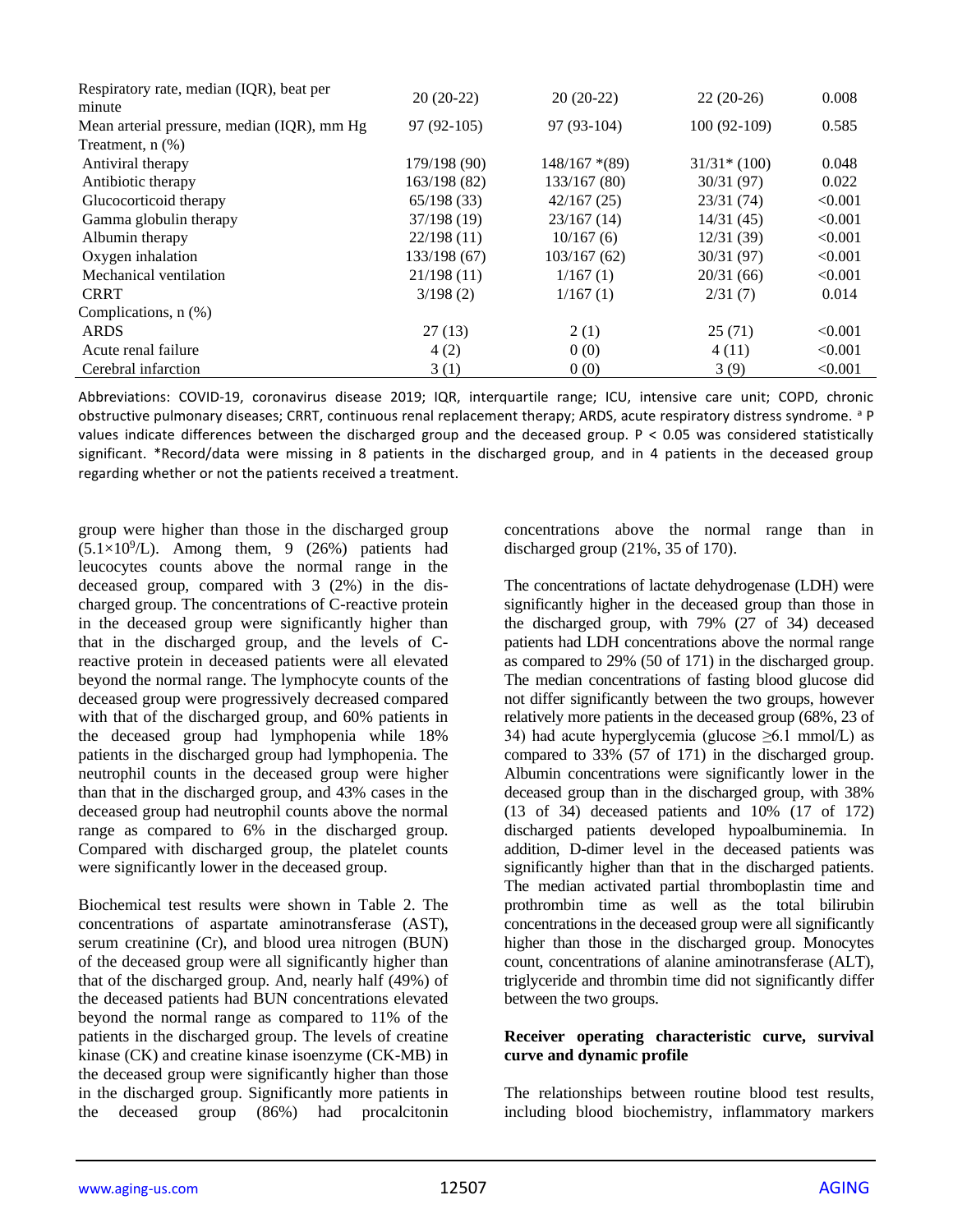# **Table 2. Laboratory findings of patients infected with COVID-19.**

|                                                    |                            | <b>Median (IQR)</b> |                               |                                   |                      |  |
|----------------------------------------------------|----------------------------|---------------------|-------------------------------|-----------------------------------|----------------------|--|
| Laboratory finding within 24<br>hours on admission | normal range               | Total $(n=210)$     | Discharged group<br>$(n=175)$ | <b>Deceased group</b><br>$(n=35)$ | P value <sup>a</sup> |  |
| Leucocytes, $\times 10^9$ /L, n (%)                | $(3.5-9.5) \times 10^9$ /L | $5.2(3.9-6.4)$      | $5.1(3.9-6.1)$                | $6.4(4.1-10.7)$                   | 0.037                |  |
| $<$ 3.5 $\times$ 10 <sup>9</sup> /L                |                            | 30(14)              | 24(14)                        | 6(17)                             |                      |  |
| $3.5 - 9.5 \times 10^9$ /L                         |                            | 168(80)             | 148 (84)                      | 20(57)                            | < 0.001              |  |
| $\geq 9.5$                                         |                            | 12(6)               | 3(2)                          | 9(26)                             |                      |  |
| C-reactive protein, mg/L, n (%)                    | $(0-5)$ mg/L               | $15.5(3.2-63.6)$    | $9.3(2.6-37.2)$               | 125.8 (49.1-200.0)                | < 0.001              |  |
| $0-5$ mg/L                                         |                            | 68 (32)             | 68 (39)                       | 0(0)                              | < 0.001              |  |
| $\geq$ 5 mg/L                                      |                            | 142 (68)            | 107(61)                       | 35(100)                           |                      |  |
| Lymphocyte, $\times 10^9$ /L, n (%)                | $(1.1-3.2)\times10^{9}/L$  | $1.1(0.8-1.5)$      | $1.1(0.9-1.6)$                | $0.7(0.4-0.9)$                    | < 0.001              |  |
| $<$ 0.8 $\times$ 109/L                             |                            | 52 (25)             | 31(18)                        | 21 (60)                           |                      |  |
| $0.8 - 1.1 \times 109$ /L                          |                            | 42(20)              | 35(20)                        | 7(20)                             | < 0.001              |  |
| $1.1 - 3.2 \times 109$ /L                          |                            | 114 (54)            | 107(61)                       | 7(20)                             |                      |  |
| $\geq$ 3.2×109/L                                   |                            | 2(1)                | 2(1)                          | 0(0)                              |                      |  |
| Neutrophils, $\times 10^9$ /L, n (%)               | $(1.8-6.3) \times 10^9$ /L | $3.3(2.4-4.5)$      | $3.0(2.4-4.3)$                | $5.2(2.7-10.0)$                   | 0.003                |  |
| $< 1.8 \times 109/L$                               |                            | 20(10)              | 16(9)                         | 4(11)                             |                      |  |
| $1.8 - 6.3 \times 109$ /L                          |                            | 165(78)             | 149 (85)                      | 16(46)                            | < 0.001              |  |
| $\geq 6.3 \times 109$ /L                           |                            | 25(12)              | 10(6)                         | 15(43)                            |                      |  |
| <b>NLR</b>                                         |                            | $2.9(1.9-5.1)$      | $2.8(1.8-3.8)$                | $8.4(3.1-13.1)$                   | < 0.001              |  |
| Monocytes, $\times 10^9$ /L                        | $(0.1-0.6) \times 10^9$ /L | $0.4(0.3-0.5)$      | $0.4(0.3-0.5)$                | $0.4(0.2-0.5)$                    | 0.225                |  |
| Procalcitonin, ng/mL, n (%)                        | $(0.02 - 0.05)$ ng/mL      |                     |                               |                                   |                      |  |
| $<$ 0.02 ng/mL                                     |                            | $\boldsymbol{0}$    | $\boldsymbol{0}$              | $\boldsymbol{0}$                  |                      |  |
| $0.02 - 0.05$ ng/mL                                |                            | 140/205 (68)        | 135/170 (79)                  | 5(14)                             | < 0.001              |  |
| $\geq$ 0.05 ng/mL                                  |                            | 65/205(32)          | 35/170(21)                    | 30(86)                            |                      |  |
| Platelet count, $\times 10^9$ /L, n (%)            | $(125-350) \times 10^9$ /L | 206.0 (159.8-267.0) | 216.0 (169.0-285.0)           | 168.0 (124.0-216.0)               | < 0.001              |  |
| $<$ 125 $\times$ 109/L                             |                            | 20/208 (10)         | 19/174(11)                    | 1/34(3)                           |                      |  |
| 125-350 ×109/L                                     |                            | 164/208 (79)        | 139/174 (80)                  | 25/34(74)                         | 0.010                |  |
| $\geq$ 350 ×109/L                                  |                            | 24/208 (11)         | 16/174(9)                     | 8/34(23)                          |                      |  |
| ALT, IU/L, n (%)                                   | $(7-40)$ IU/L              | 29.5 (17.0-45.5)    | 27.0 (17.0-43.0)              | 35.0 (18.0-77.0)                  | 0.427                |  |
| $<7$ IU/L                                          |                            | 1/208(0.5)          | 0/173(0)                      | 1(3)                              |                      |  |
| 7-40 IU/L                                          |                            | 140/208 (67)        | 121/173 (70)                  | 19 (54)                           | 0.261                |  |
| $\geq$ 40 IU/L                                     |                            | 67/208(32.5)        | 52/173 (30)                   | 15(43)                            |                      |  |
| AST, IU/L, n (%)                                   | $(0-45)$ IU/L              | 26.0 (21.0-38.3)    | 25.0 (20.0-35.5)              | 45.0 (26.0-72.0)                  | 0.008                |  |
| $<$ 45 IU/L                                        |                            | 165/208 (79)        | 149/173 (86)                  | 16(46)                            | < 0.001              |  |
| $\geq$ 45 IU/L                                     |                            | 43/208 (21)         | 24/173 (14)                   | 19 (54)                           |                      |  |
| Cr, $\mu$ mol/L, n $(\%)$                          | $(40-105)$ µmol/L          | $67.1(56.5-84.1)$   | 65.2 (55.2-80.2)              | 76.0 (64.0-107.4)                 | 0.012                |  |
| $<$ 40 $\mu$ mol/L                                 |                            | 2/208(1)            | 1/173(0.5)                    | 1(3)                              |                      |  |
| 40-105µmol/L                                       |                            | 197/208 (95)        | 167/173 (96.5)                | 30(86)                            | 0.139                |  |
| $\geq$ 105µmol/L                                   |                            | 9/208(4)            | 5/173(3)                      | 4(11)                             |                      |  |
| BUN, mmol/L, n (%)                                 | $(3.1 - 7.2)$ mmol/L       | $4.7(3.4-6.1)$      | $4.4(3.3-5.6)$                | $7.2(5.0-11.1)$                   | < 0.001              |  |
| $<$ 3.1 mmol/L                                     |                            | 28(13)              | 26(15)                        | 2(5)                              |                      |  |
| $3.1 - 7.2$ mmol/L                                 |                            | 146 (70)            | 130 (74)                      | 16(46)                            | < 0.001              |  |
| $\geq$ 7.2 mmol/L                                  |                            | 36(17)              | 19(11)                        | 17(49)                            |                      |  |
| CK, IU/L, n (%)                                    | $(30-180)$ IU/L            | 65.0 (43.0-116.0)   | 60.0 (41.0-91.5)              | 137.0 (54.0-363.0)                | 0.008                |  |
| $<$ 30 IU/L                                        |                            | 19/208(9)           | 16/173(9)                     | 3(9)                              |                      |  |
| 30-180 IU/L                                        |                            | 162/208 (78)        | 144/173 (83)                  | 18(51)                            | < 0.001              |  |
| $\geq$ 180 IU/L                                    |                            | 27/208 (13)         | 13/173(8)                     | 14(40)                            |                      |  |
| $CK-MB$ , IU/L, n $(\%)$                           | $(0-25)$ IU/L              | $10.0(7.0-13.0)$    | $9.0(7.0-12.0)$               | $13.0(8.0-19.0)$                  | 0.002                |  |
| $<$ 25 IU/L                                        |                            | 204/208 (98)        | 171/173 (99)                  | 33 (94)                           | 0.074                |  |
| $\geq$ 25 IU/L                                     |                            | 4/208(2)            | 2/173(1)                      | 2(6)                              |                      |  |
| APTT, s                                            | $(21-35)$ s                | 27.6 (23.7-31.4)    | 27.3 (23.5-30.6)              | 31.3 (26.0-35.4)                  | 0.012                |  |
| Prothrombin time, s                                | $(10-13) s$                | $11.6(11.0-12.4)$   | $11.6(10.9-12.3)$             | $12.1(11.5-12.8)$                 | 0.035                |  |
| Thrombin time, s                                   | $(13-21)$ s                | 19.5 (16.4-22.2)    | 19.6 (14.9-22.3)              | 18.7 (17.4-21.4)                  | 0.180                |  |
| D-dimer, $\mu$ g/mL, n $(\%)$                      | $($ < 0.5) $\mu$ g/mL      | $0.6(0.2-1.9)$      | $0.6(0.2-1.1)$                | $3.6(0.6-5.7)$                    | < 0.001              |  |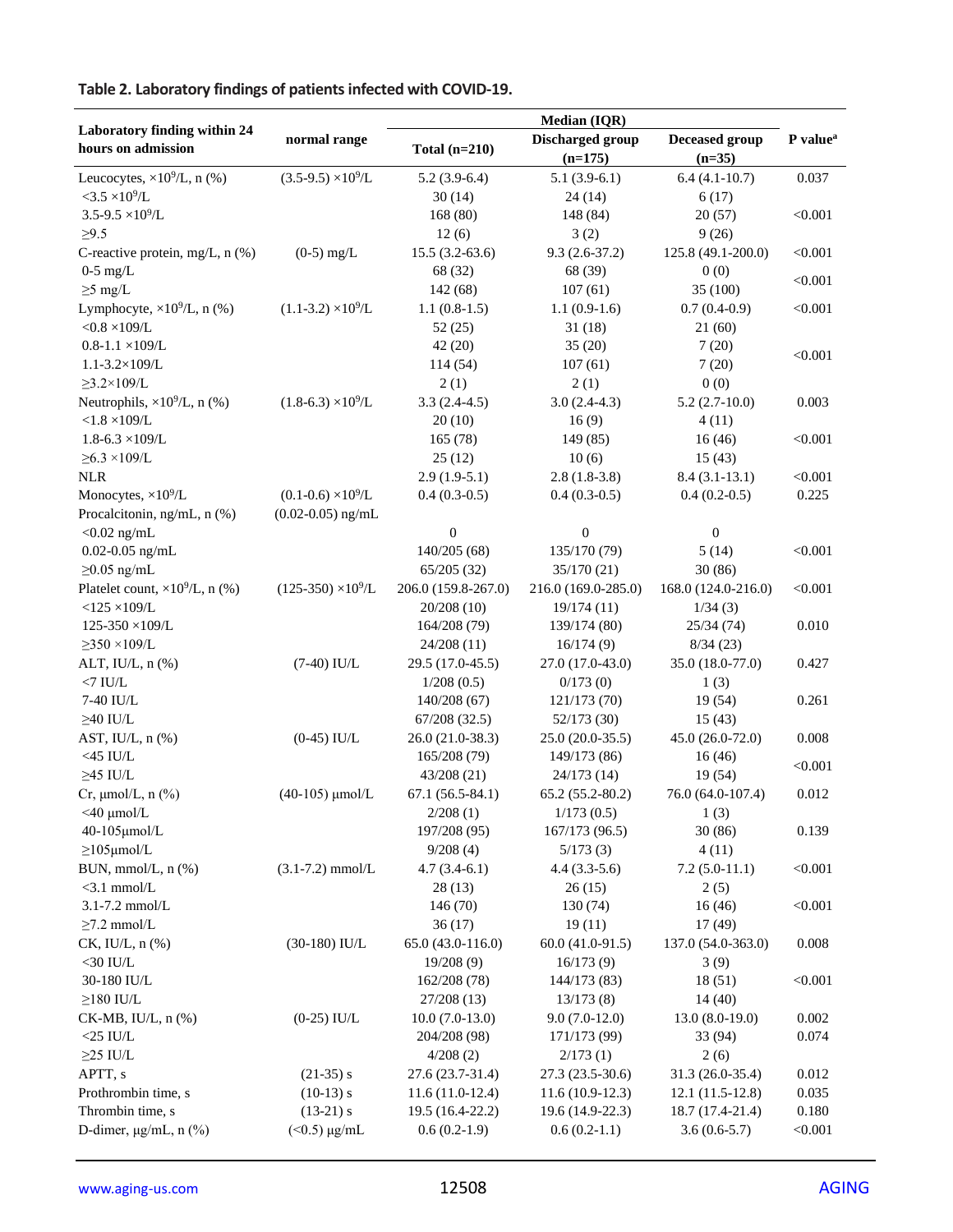| $0-0.5 \mu g/mL$                       |                     | 42/168(25)          | 40/139(29)          | 2/29(7)             | 0.014   |
|----------------------------------------|---------------------|---------------------|---------------------|---------------------|---------|
| $\geq$ 0.5 µg/mL                       |                     | 126/168(75)         | 99/139 (71)         | 27/29(93)           |         |
| Albumin, g/L, n (%)                    | $(40-55)$ g/L       | 35.7 (31.9-39.3)    | $36.2(32.8-39.6)$   | $31.2(26.7-34.6)$   | < 0.001 |
| $<$ 30 g/L                             |                     | 30/206(15)          | 17/172(10)          | 13/34(38)           | < 0.001 |
| Glucose, mmol/L, $n$ (%)               | $(3.9-6.1)$ mmol/L  | $5.7(4.7-7.4)$      | $5.5(4.7-6.9)$      | $6.9(5.0-7.9)$      | 0.105   |
| $<$ 3.9 mmol/L                         |                     | 2/205(1)            | 2/171(1)            | 0/34(0)             | < 0.001 |
| $3.9 - 6.1$ mmol/L                     |                     | 123/205(60)         | 112/171(66)         | 11/34(32)           |         |
| $\geq 6.1$ mmol/L                      |                     | 80/205 (39)         | 57/171 (33)         | 23/34(68)           |         |
| Total bilirubin, µmol/L                | $(2-21)$ µmol/L     | $8.9(6.6-11.9)$     | $8.4(6.5-11.6)$     | $9.6(6.7-16.7)$     | 0.043   |
| Triglyceride, mmol/L                   | $(0.5-1.72)$ mmol/L | $1.2(0.9-1.7)$      | $1.2(0.9-1.6)$      | $1.3(0.9-1.9)$      | 0.635   |
| Total cholesterol, mmol/L              | $(3.1-5.7)$ mmol/L  | $3.9(3.3-4.6)$      | $4.0(3.5-4.6)$      | $3.4(2.8-4.2)$      | 0.051   |
| Lactate dehydrogenase, IU/L, n<br>(% ) | $(114-240)$ IU/L    | 208.0 (165.8-270.8) | 199.0 (164.0-244.0) | 367.0 (251.0-547.0) | < 0.001 |
| $<$ 240 IU/L                           |                     | 128/205(62)         | 121/171(71)         | 7/34(21)            |         |
| $\geq$ 240 IU/L                        |                     | 77/205 (38)         | 50/171 (29)         | 27/34 (79)          | < 0.001 |

Abbreviations: COVID-19, coronavirus disease 2019; IQR, interquartile range; NLR, neutrophil-to-lymphocyte ratio; ALT, alanine aminotransferase; AST, aspartate aminotransferase; Cr, serum creatinine; BUN, blood urea nitrogen; CK, creatine kinase; CK-MB, creatine kinase isoenzyme; APTT, activated partial thromboplastin time. <sup>a</sup> P values indicate differences between the discharged group and the deceased group. P < 0.05 was considered statistically significant.

and the prognosis were analyzed. As shown in Figure 1A, the values of area under curve (AUC) of C-reactive protein, lymphocytes, BUN, glucose, LDH, and neutrophil to lymphocyte ratio (NLR) were respectively 0.857, 0.214, 0.769, 0.660, 0.766, and 0.774. The optimal cut-off values of C-reactive protein, BUN, glucose, LDH and NLR were 63 mg/L, 6.1 mmol/L, 6.5 mmol/L, 265 IU/L, 6.48 respectively (Table 3). It showed that higher C-reactive protein, BUN, LDH and NLR on admission could significantly predict poor prognosis of COVID-19 infected elderly patients.

Survival curves derived from C-reactive protein, lymphocyte, BUN, glucose, LDH and NLR individually and from the frequency of abnormal findings in relation to C-reactive protein, lymphocyte, BUN, and LDH were shown in Figure 1B–1H. The survival rate was much higher in patients with normal values of C-reactive protein, LDH and NLR. Abnormally high levels of BUN and glucose were associated with lower survival rate. Patients suffered severe lymphopenia had decreased survival rate, and the lower the lymphocyte count the lower the survival rate. All the deceased patients had abnormally high C-reactive protein level plus at least one abnormal value of either lymphocyte, BUN or LDH at admission. And, all elderly patients that concomitantly had abnormally high C-reactive protein plus two abnormalities of lymphocyte, BUN or LDH were in the deceased group.

Dynamic profile of the three major findings/predictors (i.e. C-reactive protein, lymphopenia and BUN), were tracked from 24 hours at admission, during hospitalization and from the last laboratory findings before discharge or death, respectively. As shown in Figure 2, at admission, all deceased patients had markedly high level of C-reactive protein than that in the discharged patients. The level of C-reactive protein slightly reduced during the time impending death, however, it was still higher than that in the discharged patients. Most deceased patients had lymphopenia at admission, and lymphopenia became more serious when approaching death. By contrast, few discharged patients had lymphopenia, and it returned to normal during hospitalization. At admission, most deceased patients had BUN above normal range as compared to that in the discharged patients, and the BUN levels increased when impending death (Figure 2).

# **DISCUSSION**

This study, to our knowledge, is the largest cohort study to date of elderly COVID-19 patients with definitive outcomes of the disease and describes the fatal risk factors for the most fragile elderly patients. In keeping with the findings that aging is a risk factor for patients with COVID-19 in the overall population, the median age of patients in the deceased group was significantly older than the discharged group, suggesting that the older the patients, the higher the mortality. Consistently, epidemiological studies conducted among 72,314 patients across the China showed that the mortality of patients aged 70-79 years was 8.0%, and the mortality of patients aged over 80 years was 14.8% [7]. The relatively high mortality of elderly patients in our study (16.7%, 35/210) was possibly related to the lack of medical resources caused by the outbreak of COVID-19 initially in Hubei Province, China, and similarly in Europe and north America later on. But, most likely, the high mortality in the elderly may be attributable to the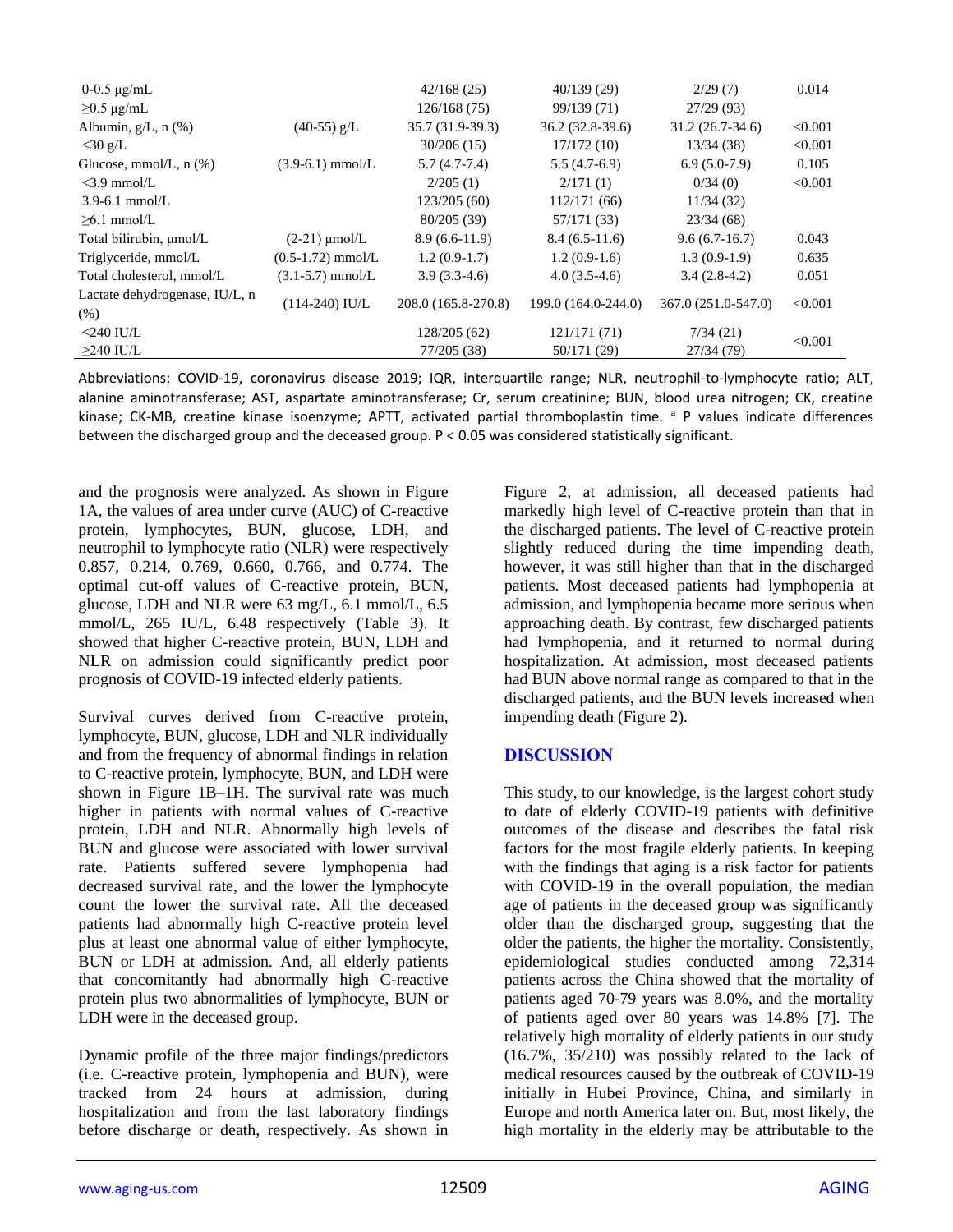

**Figure 1. Receiver operating characteristic curve and survival curve.** (**A**) ROC in CRP, LYM, BUN, GLU, LDH, NLR at admission. Survival curves in elderly COVID-19 patients with different levels of CRP (**B**), LYM(**C**), BUN (**D**), GLU (**E**), LDH (**F**), NLR (**G**, NLR value take median value in total patients) at admission. (**H**) Two or more abnormal values of CRP, LYM, BUN, LDH in the patients at admission can significantly predict poor prognosis of COVID-19 infected elderly patients. Abbreviations: COVID-19, coronavirus disease 2019; ROC, receiver operating curve; CRP, C-reactive protein; LYM, lymphocytes; BUN, blood urea nitrogen; GLU, glucose; LDH, lactate dehydrogenase; NLR, neutrophil-tolymphocyte ratio. P-value reported in each subplot indicates the difference between survival curves by Kaplan-Meier method with log-rank test. P < 0.05 was considered statistically significant.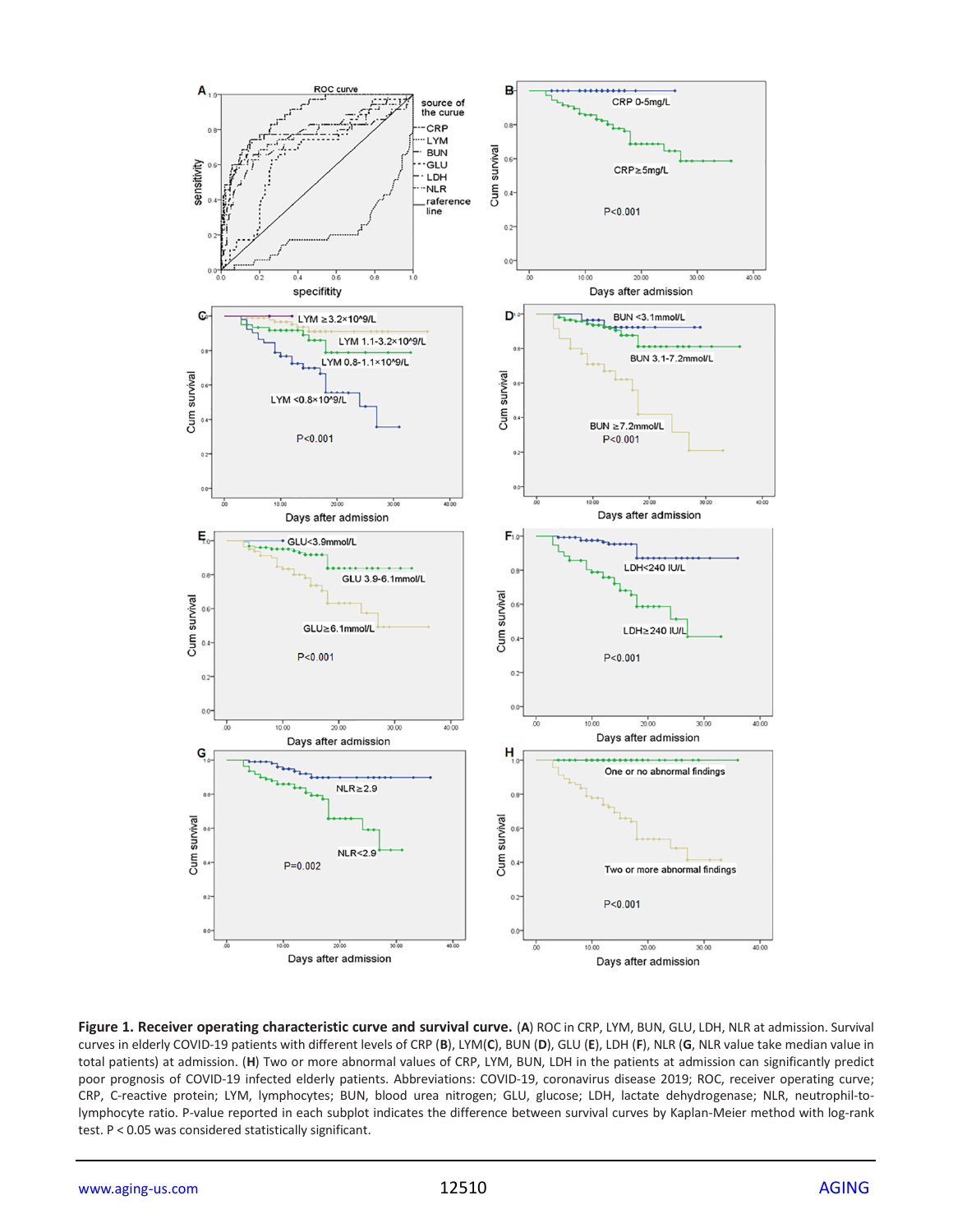| Table 3. Areas under the curve (AUC) of CRP, LYM, BUN, GLU, LDH, and NLR. |  |
|---------------------------------------------------------------------------|--|
|---------------------------------------------------------------------------|--|

| <b>Test result variable (s)</b> | <b>AUC</b> | highest specificity | highest sensitivity | optimal cut-off values |
|---------------------------------|------------|---------------------|---------------------|------------------------|
| <b>CRP</b>                      | 0.857      | 0.85                | 0.74                | $63 \text{ mg/L}$      |
| <b>LYM</b>                      | 0.214      |                     |                     |                        |
| <b>BUN</b>                      | 0.769      | 0.82                | 0.66                | $6.1 \text{ mmol/L}$   |
| <b>GLU</b>                      | 0.660      | 0.76                | 0.63                | $6.5 \text{ mmol/L}$   |
| <b>LDH</b>                      | 0.766      | 0.79                | 0.74                | 265 IU/L               |
| <b>NLR</b>                      | 0.774      | 0.69                | 0.60                | 6.48                   |

Abbreviations: AUC, areas under the curve; BUN, blood urea nitrogen; CRP, C-reactive protein; GLU, glucose; LYM, lymphocytes; NLR, neutrophil-to-lymphocyte ratio.



**Figure 2.** Dynamic Changes of C-reactive protein (**A**), lymphocyte (**B**) and BUN (**C**) within 24 hours at admission, during hospitalization and before discharge or death. Abbreviations: BUN, blood urea nitrogen. The horizontal lines represent the median value in each group. P values indicate differences among admission, hospitalization, impending death between the discharged group and the deceased group. \*P<0.05 vs. deceased group. P<0.05 was considered statistically significant.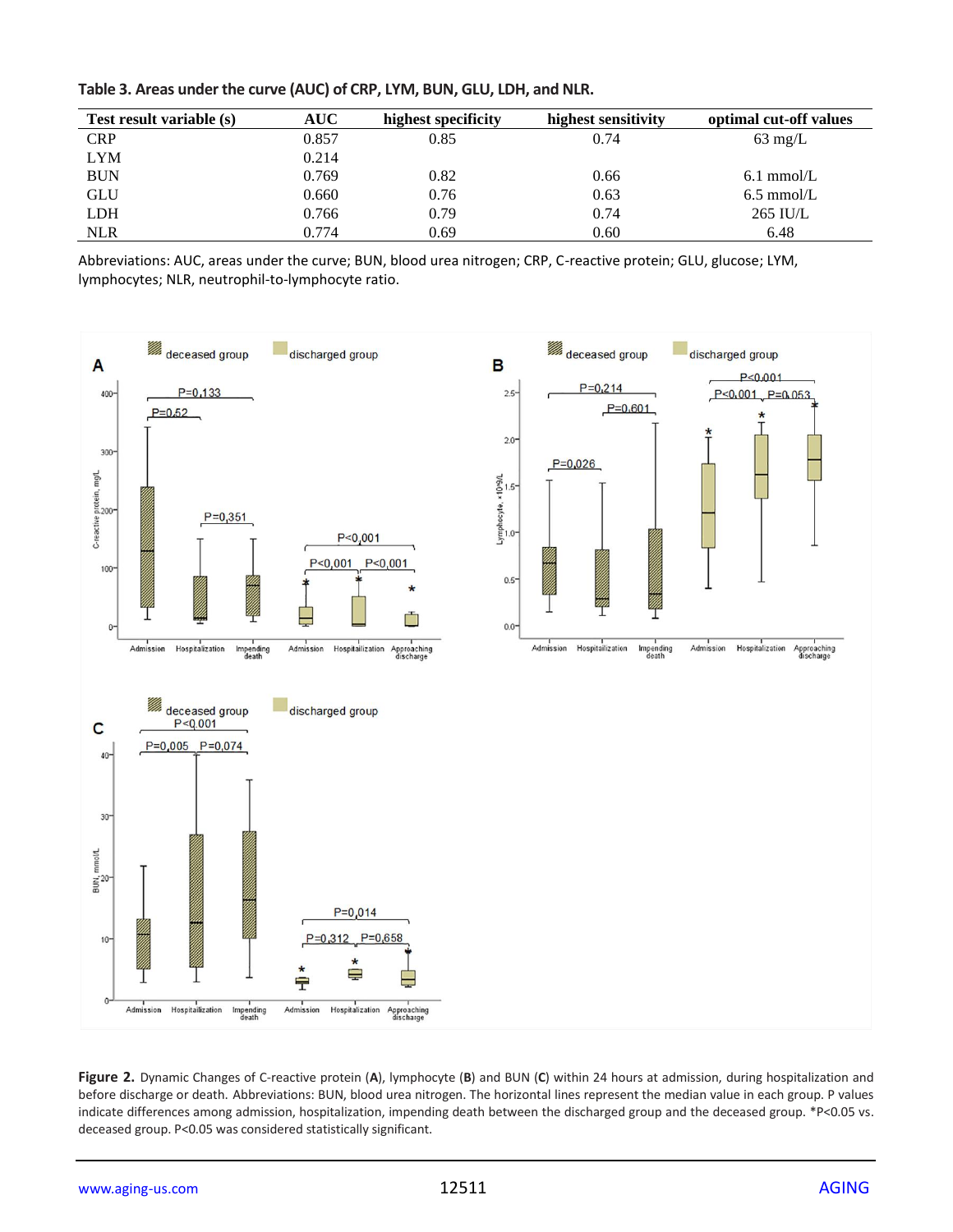lack of adequate information or experience regarding what are the most fatal risk factors for the elderly patients, in addition to the generally known risk factors such as comorbidities. The higher mortality in the elderly patients could be in part due to the hypoimmunity, as less robust immune responses in elderly patients may render them more susceptible to ARDS after SARS-CoV-2 infection and die from respiratory failure [10]. Indeed, in the present study, significantly more patients in the deceased group suffered from lymphopenia and failed to survive ICU and wean from mechanical ventilation, while those who survived usually had relatively normal lymphocyte level or lymphocyte levels could gradually recover.

A study showed that male patients accounted for 67% of critically ill patients in the general population [11]. However, our study did not identify significant gender difference between the deceased and discharged elderly. This is possibly because that female patients in our study are at postmenopausal age. SARS-CoV-2 uses angiotensin-converting enzyme 2 (ACE2) as a functional receptor [12, 13] and infects type 2 alveolar epithelial cells, which subsequently generates strong immune response and even induces cytokine storm [14]. In our study, the lymphocytes in the deceased group decreased progressively while neutrophils increased, leading to most significantly increased NLR, which is predictive of mortality. Another manifestation of cytokine storm is the elevation of C-reactive protein. In our study, the lever of C-reactive protein in the deceased group was significantly higher when compared with the discharged group. And, the receiver operating characteristic curve analysis indicates that high level of C-reactive protein is a risk factor of mortality in elderly patients. The fact that the levels of C-reactive protein significantly decreased after treatment in the discharged group but not in the deceased group (Figure 2A) provides support that the dynamic changes of C-reactive protein may serve as good indicator of prognosis of the elderly patients with COVID-19. Also, recent study showed that SARS-CoV-2 may directly affect kidney cells [15] and the myocardium [16], these may explain why high BUN and LDH are also highly predictive of mortality in the elderly, despite that LDH is a non-specific myocardial injury marker.

#### **Limitations**

This study has several limitations. Firstly, it is a singlecenter, retrospective study, and included participants were elderly patients who aged over 65 years, therefore, it is limited in sample size. Secondly, elderly patients are special, especially patients with older age, may cause recall bias when conducting epidemiological investigations, especially if there are comorbidities that are used as an analysis of prognosis-related factors.

# **CONCLUSIONS**

This study shows that elderly patients with comorbidities had a greater risk of death, and, the enhanced level of Creactive protein, blood urea nitrogen or lactate dehydrogenase at admission, progressively lowered lymphocyte counts during hospitalization, alone and especially in combination predict the poor prognosis in elderly patients with COVID-19.

# **MATERIALS AND METHODS**

## **Study population**

This study was a single-center, retrospective, observational study. We included elderly patients aged ≥65 years who were admitted to Wuhan Third Hospital, Wuhan, China, one of the designated hospitals for the treatment of COVID-19 assigned by the government, during the period from January 23, 2020 to February 29, 2020. For all patients, the ethics committee of Wuhan Third Hospital approved this study (Wu San Yi Lun KY2020-019) and granted a waiver of informed consent from study participants.

We included patients who were confirmed with COVID-19 according to World Health Organization interim guidance [17], and laboratory confirmation of SAR-CoV-2 was done by quantitative RT-PCR on samples from the respiratory tract, which was performed by the local health authority. Discharge criteria for patients include: body temperature returned to normal for more than 3 days; the respiratory symptoms had improved significantly, the pulmonary imaging showed a significant improvement of acute exudative lesions, and the nucleic acid test result of respiratory specimens of sputum and/or nasopharyngeal swabs became negative for two successive times (sampling interval more than 24 hours). Patients who were transferred to Huoshenshan Hospital and Leishenshan Hospital during the disease progress and thus the records were not complete at the Wuhan Third Hospital, and patients who were only subjected to one laboratory test during their admission were excluded. The included patients were divided into the discharged group and the deceased group according to the prognosis of patients.

#### **Data collection**

A trained team of physicians and medical staffs reviewed and collected epidemiological, demographic, clinical, and prognosis data from electronic medical records, and the records were double checked and confirmed by two researchers (SG and WJ) respectively. The recorded comorbidities included hypertension, diabetes, cardiovascular diseases, chronic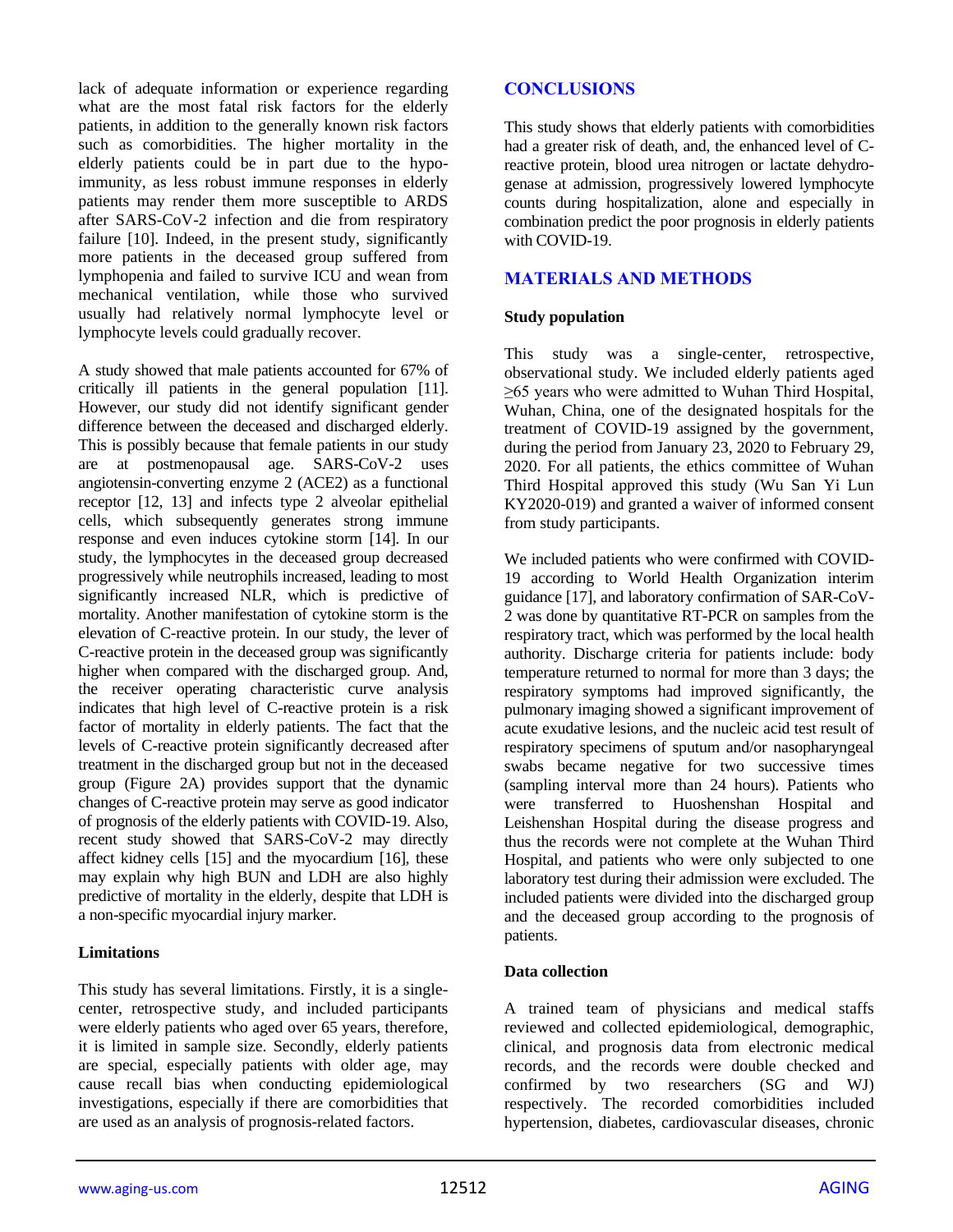obstructive pulmonary diseases (COPD), respiratory diseases, cerebrovascular diseases, chronic liver disease, digestive diseases, chronic kidney disease and malignancy. The signs and symptoms including fever, cough, headache, fatigue, nausea or vomiting, anorexia, myalgia, chest stuffiness, dyspnea, and diarrhea were recorded. The patients' life vital signs including heart rate, respiratory rate, and mean arterial pressure (MAP) were also collected.

The laboratory findings were collected within 24 hours on admission, which included leucocytes, C-reactive protein, lymphocytes, neutrophils, NLT, ALT, AST, Cr, BUN, CK, CK-MB, coagulation function, fasting blood glucose, albumin, total bilirubin, triglycerides, total cholesterol, and LDH. Lymphopenia was diagnosed as the counts of lymphocytes below  $0.8 \times 10^9$ /L according to the Common Terminology Criteria for Adverse Events version 5.0 [18]. Hyperglycemia was defined as concentrations of fasting blood glucose above 6.1 mmol/L. Hypoalbuminemia was diagnosed as concentrations of albumin below 30 g/L according to American Society of Chest Physicians/ Society of Critical Care Medicine criteria [19].

The treatments included antiviral treatment, antibiotic therapy, glucocorticoid therapy, gamma globulin therapy, albumin therapy, oxygen inhalation, mechanical ventilation, and CRRT. The duration of antiviral therapy was 7-10 days, which included the applications of oseltamivir, ganciclovir, and arbidol. While the antibiotic therapy lasted for 14 days, which included the use of cefoperazone sulbactam and moxifloxacin. No patients received treatments for specific interleukin  $6$  (IL-6) inhibition or anti-cytokinestorm medications. The complications included ARDS, acute renal failure, and cerebral infarction.

#### **Definitions**

The COVID-19 onset time was defined as the date when the first sign or symptom was noticed. Acute cardiac injury was identified if the cardiac biomarkers (e.g. hypersensitive troponin I, Creatine kinase–MB) were above the 99% upper reference limit or new abnormalities were shown in electrocardiography and echocardiography [20]. Respiratory failure was identified according to the guidance of World Health Organization for COVID-19 [17]. Acute kidney injury was defined according to the KDIGO clinical practice guidelines [21]. Cerebral infarction was diagnosed according to the 2018 Stroke Guidelines [22].

## **Outcomes**

The primary outcomes were death and successful discharge of the patients. The second outcomes were

laboratory results, radiological data, treatments, and complications of the groups and the analysis of their prognostic values.

#### **Statistical analysis**

The categorical variables were compared by chi-square test or Fisher's test, and expressed as frequency and percentage; the continuous variables were compared by rank sum test, and presented as median (IQR) between the discharged group and deceased group. AUC of receiver operating characteristic (ROC) was calculated to predict the prognosis of elderly patients. Survival curve was developed using the Kaplan-Meier method with log-rank test to predict death or discharge in the elderly. A two-sided P value less than 0.05 was considered statistically significant. The SPSS 21.0 software was used for all the analyses.

## **AUTHOR CONTRIBUTIONS**

SG had the idea for the study. JP and ZX designed the study and have full access to all data in the study and take responsibility for the integrity of the data and the accuracy of the data analysis. WJ, SG, YS, LY, YX, LJ and BW collected the data. SG, FJ and WJ performed data analysis. SG, YC, HL and ZX participated in discussion/data interpretation. SG, FJ and YC drafted the manuscript. ZX and JP revised the final manuscript.

#### **ACKNOWLEDGMENTS**

We acknowledge all health-care workers involved in the diagnosis and treatment of patients in Wuhan. We thank the patients and their families for providing requested data and information. The authors also acknowledge Vanscholar Editors Co. Ltd, Canada for professional English proofreading and editing.

## **CONFLICTS OF INTEREST**

All authors declare no conflicts of interest.

# **FUNDING**

The authors' work was supported by the grant from National Natural Science Foundation of China (NSFC 81970247).

#### **REFERENCES**

1. Epidemiology Working Group for NCIP Epidemic Response and Chinese Center for Disease Control and Prevention. The Epidemiological Characteristics of an Outbreak of 2019 Novel Coronavirus Diseases (COVID-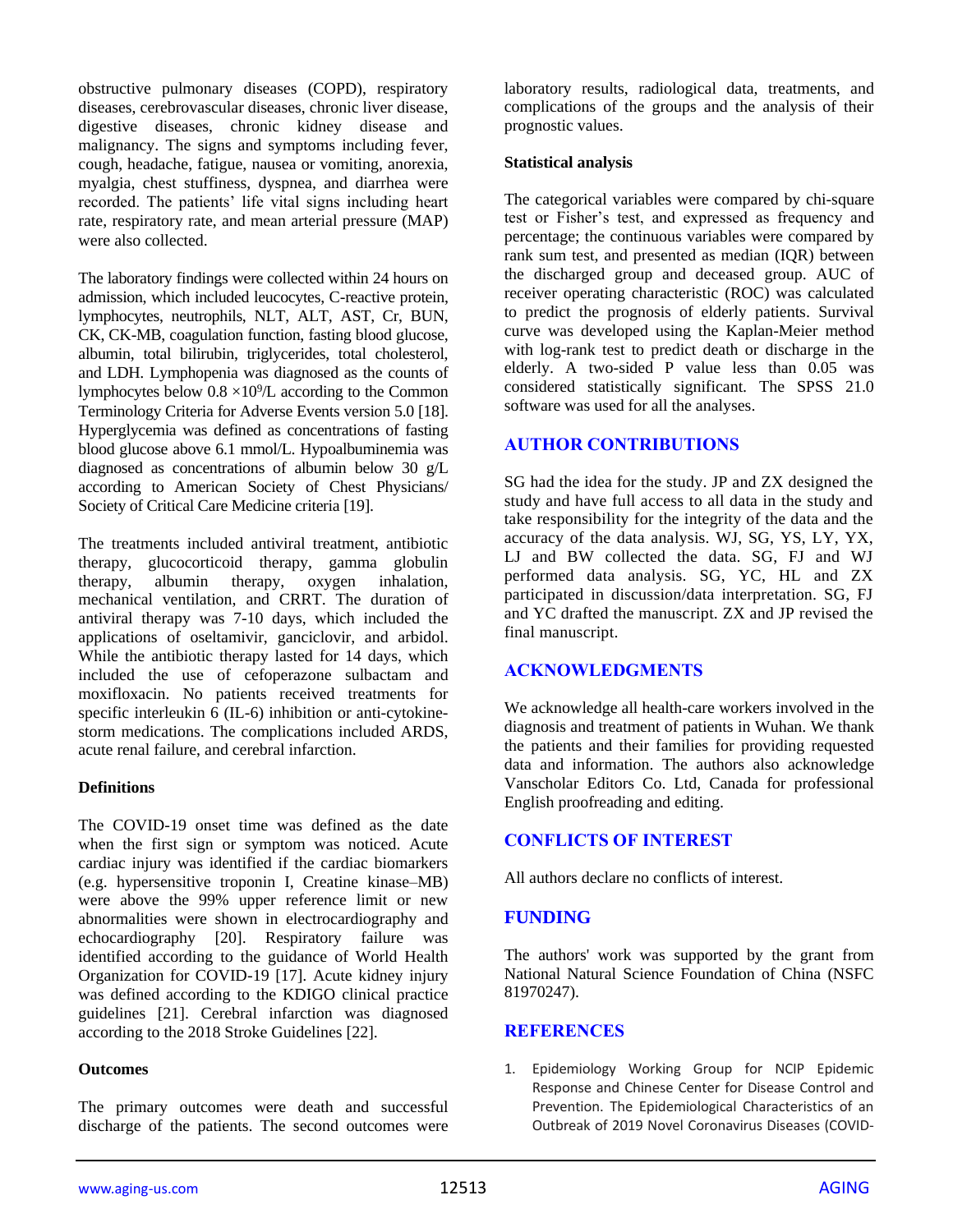19) in China. Zhong Hua Liu Xing Bing Xue Za Zhi. 2020; 41:145–51.

[https://doi.org/10.3760/cma.j.issn.0254-](https://doi.org/10.3760/cma.j.issn.0254-6450.2020.02.003) [6450.2020.02.003](https://doi.org/10.3760/cma.j.issn.0254-6450.2020.02.003) PMID[:32064853](https://pubmed.ncbi.nlm.nih.gov/32064853)

2. Bajema KL, Oster AM, McGovern OL, Lindstrom S, Stenger MR, Anderson TC, Isenhour C, Clarke KR, Evans ME, Chu VT, Biggs HM, Kirking HL, Gerber SI, et al, and 2019-nCoV Persons Under Investigation Team, and 2019-CoV Persons Under Investigation Team. Persons evaluated for 2019 novel coronavirus - United States, January 2020. MMWR Morb Mortal Wkly Rep. 2020; 69:166–70.

<https://doi.org/10.15585/mmwr.mm6906e1> PMID[:32053579](https://pubmed.ncbi.nlm.nih.gov/32053579)

- 3. Olsen SJ, Chen MY, Liu YL, Witschi M, Ardoin A, Calba C, Mathieu P, Masserey V, Maraglino F, Marro S, Penttinen P, Robesyn E, Pukkila J, and European COVID-19 Work Group. Early introduction of severe acute respiratory syndrome coronavirus 2 into europe. Emerg Infect Dis. 2020; 26:1567–70. <https://doi.org/10.3201/eid2607.200359> PMID[:32197059](https://pubmed.ncbi.nlm.nih.gov/32197059)
- 4. Porcheddu R, Serra C, Kelvin D, Kelvin N, Rubino S. Similarity in case fatality rates (CFR) of COVID-19/SARS-COV-2 in Italy and China. J Infect Dev Ctries. 2020; 14:125–28. <https://doi.org/10.3855/jidc.12600> PMID[:32146445](https://pubmed.ncbi.nlm.nih.gov/32146445)
- 5. Jung SM, Akhmetzhanov AR, Hayashi K, Linton NM, Yang Y, Yuan B, Kobayashi T, Kinoshita R, Nishiura H. Real-time estimation of the risk of death from novel coronavirus (COVID-19) infection: inference using exported cases. J Clin Med. 2020; 9:523. <https://doi.org/10.3390/jcm9020523> PMID[:32075152](https://pubmed.ncbi.nlm.nih.gov/32075152)
- 6. CDC COVID-19 Response Team. Severe outcomes among patients with coronavirus disease 2019 (COVID-19) - United States, February 12-March 16, 2020. MMWR Morb Mortal Wkly Rep. 2020; 69:343–46. <https://doi.org/10.15585/mmwr.mm6912e2> PMID[:32214079](https://pubmed.ncbi.nlm.nih.gov/32214079)
- 7. Wu Z, McGoogan JM. Characteristics of and important lessons from the coronavirus disease 2019 (COVID-19) outbreak in China: summary of a report of 72 314 cases from the chinese center for disease control and prevention. JAMA. 2020. [Epub ahead of print]. <https://doi.org/10.1001/jama.2020.2648> PMID[:32091533](https://pubmed.ncbi.nlm.nih.gov/32091533)
- 8. Chan JF, Yuan S, Kok KH, To KK, Chu H, Yang J, Xing F, Liu J, Yip CC, Poon RW, Tsoi HW, Lo SK, Chan KH, et al. A familial cluster of pneumonia associated with the 2019 novel coronavirus indicating person-to-person transmission: a study of a family cluster. Lancet. 2020;

395:514–23. [https://doi.org/10.1016/S0140-6736\(20\)30154-9](https://doi.org/10.1016/S0140-6736(20)30154-9) PMI[D:31986261](https://pubmed.ncbi.nlm.nih.gov/31986261)

- 9. Wu C, Chen X, Cai Y, Xia J, Zhou X, Xu S, Huang H, Zhang L, Zhou X, Du C, Zhang Y, Song J, Wang S, et al. Risk factors associated with acute respiratory distress syndrome and death in patients with coronavirus disease 2019 pneumonia in Wuhan, China. JAMA Intern Med. 2020. [Epub ahead of print]. <https://doi.org/10.1001/jamainternmed.2020.0994> PMI[D:32167524](https://pubmed.ncbi.nlm.nih.gov/32167524)
- 10. Chen T, Dai Z, Mo P, Li X, Ma Z, Song S, Chen X, Luo M, Liang K, Gao S, Zhang Y, Deng L, Xiong Y. Clinical characteristics and outcomes of older patients with coronavirus disease 2019 (COVID-19) in Wuhan, China (2019): a single-centered, retrospective study. J Gerontol A Biol Sci Med Sci. 2020. [Epub ahead of print].

<https://doi.org/10.1093/gerona/glaa089> PMI[D:32279081](https://pubmed.ncbi.nlm.nih.gov/32279081)

11. Yang X, Yu Y, Xu J, Shu H, Xia J, Liu H, Wu Y, Zhang L, Yu Z, Fang M, Yu T, Wang Y, Pan S, et al. Clinical course and outcomes of critically ill patients with SARS-CoV-2 pneumonia in Wuhan, China: a single-centered, retrospective, observational study. Lancet Respir Med. 2020; 8:475–81. [https://doi.org/10.1016/S2213-2600\(20\)30079-5](https://doi.org/10.1016/S2213-2600(20)30079-5)

PMI[D:32105632](https://pubmed.ncbi.nlm.nih.gov/32105632)

12. Jiang F, Deng L, Zhang L, Cai Y, Cheung CW, Xia Z. Review of the clinical characteristics of coronavirus disease 2019 (COVID-19). J Gen Intern Med. 2020; 35:1545–49.

<https://doi.org/10.1007/s11606-020-05762-w> PMI[D:32133578](https://pubmed.ncbi.nlm.nih.gov/32133578)

13. Hoffmann M, Kleine-Weber H, Schroeder S, Krüger N, Herrler T, Erichsen S, Schiergens TS, Herrler G, Wu NH, Nitsche A, Müller MA, Drosten C, Pöhlmann S. SARS-CoV-2 cell entry depends on ACE2 and TMPRSS2 and is blocked by a clinically proven protease inhibitor. Cell. 2020; 181:271–80.e8. <https://doi.org/10.1016/j.cell.2020.02.052>

PMI[D:32142651](https://pubmed.ncbi.nlm.nih.gov/32142651)

- 14. Imai Y, Kuba K, Rao S, Huan Y, Guo F, Guan B, Yang P, Sarao R, Wada T, Leong-Poi H, Crackower MA, Fukamizu A, Hui CC, et al. Angiotensin-converting enzyme 2 protects from severe acute lung failure. Nature. 2005; 436:112–16. <https://doi.org/10.1038/nature03712> PMI[D:16001071](https://pubmed.ncbi.nlm.nih.gov/16001071)
- 15. Pan XW, Xu D, Zhang H, Zhou W, Wang LH, Cui XG. Identification of a potential mechanism of acute kidney injury during the COVID-19 outbreak: a study based on single-cell transcriptome analysis. Intensive Care Med.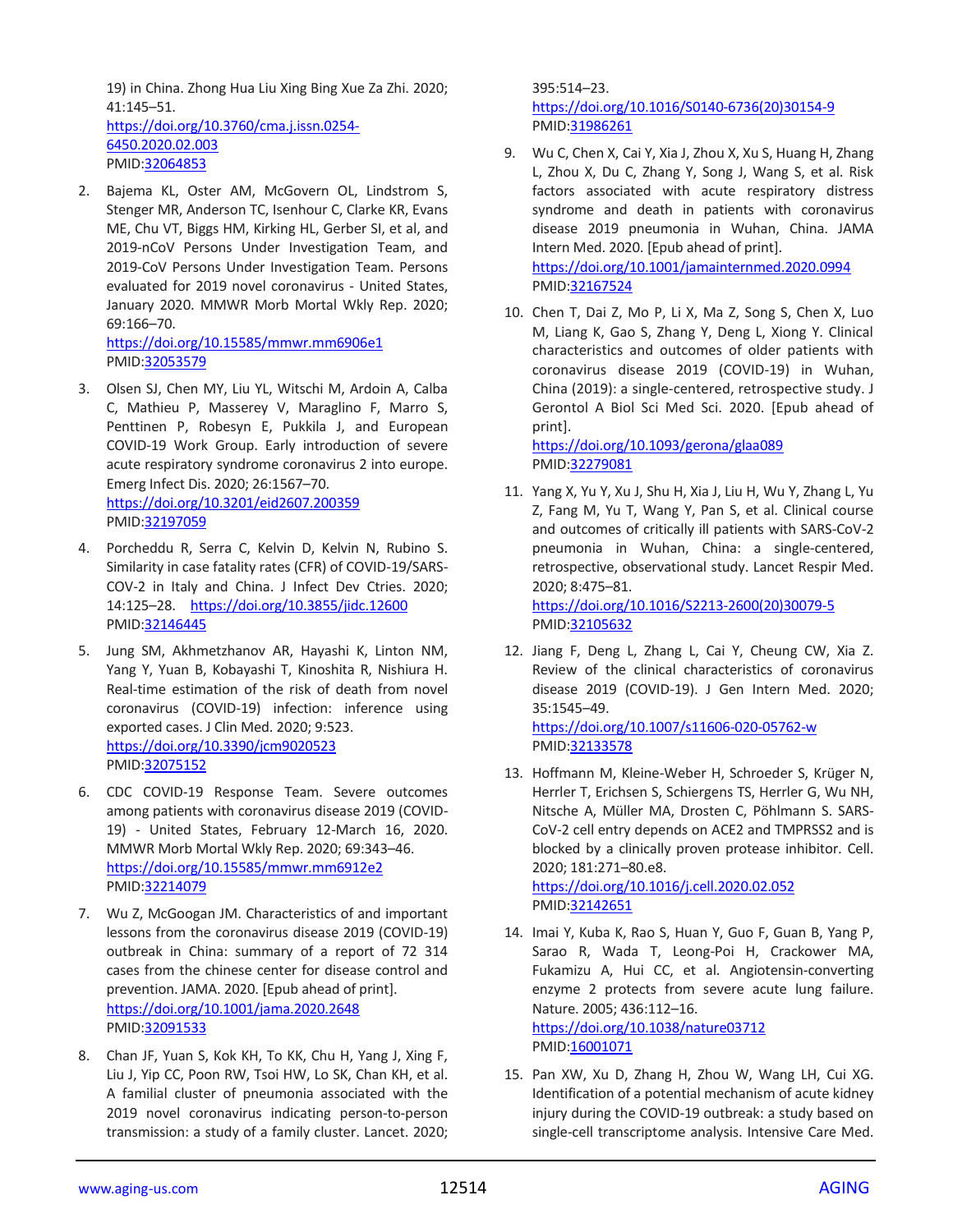2020; 46:1114–16. <https://doi.org/10.1007/s00134-020-06026-1> PMID[:32236644](https://pubmed.ncbi.nlm.nih.gov/32236644)

- 16. Tavazzi G, Pellegrini C, Maurelli M, Belliato M, Sciutti F, Bottazzi A, Sepe PA, Resasco T, Camporotondo R, Bruno R, Baldanti F, Paolucci S, Pelenghi S, et al. Myocardial localization of coronavirus in COVID-19 cardiogenic shock. Eur J Heart Fail. 2020; 22:911–15. <https://doi.org/10.1002/ejhf.1828> PMID[:32275347](https://pubmed.ncbi.nlm.nih.gov/32275347)
- 17. World Health Organization. Clinical management of severe acute respiratory infection when novel coronavirus (nCoV) infection is suspected: interim guidance. Published January 28, 2020. [https://www.](https://www.who.int/publications-detail/clinical-management-of-severe-acute-respiratory-infection-when-novel-coronavirus-(ncov)-infection-is-suspected) [who.int/publications-detail/clinical-management-of](https://www.who.int/publications-detail/clinical-management-of-severe-acute-respiratory-infection-when-novel-coronavirus-(ncov)-infection-is-suspected)[severe-acute-respiratory-infection-when-novel](https://www.who.int/publications-detail/clinical-management-of-severe-acute-respiratory-infection-when-novel-coronavirus-(ncov)-infection-is-suspected)[coronavirus-\(ncov\)-infection-is-suspected.](https://www.who.int/publications-detail/clinical-management-of-severe-acute-respiratory-infection-when-novel-coronavirus-(ncov)-infection-is-suspected)
- 18. National Cancer Institute. Common Terminology Criteria for Adverse Events (CTCAE) [Internet]. 2018 [cited 2019 Aug 5]. [https://ctep.cancer.gov/protocold](https://ctep.cancer.gov/protocoldevelopment/electronicapplications/ctc.htm#ctc_50) [evelopment/electronicapplications/ctc.htm#ctc\\_50](https://ctep.cancer.gov/protocoldevelopment/electronicapplications/ctc.htm#ctc_50)
- 19. Calandra T, Cohen J, and International Sepsis Forum Definition of Infection in the ICU Consensus

Conference. The international sepsis forum consensus conference on definitions of infection in the intensive care unit. Crit Care Med. 2005; 33:1538–48. <https://doi.org/10.1097/01.ccm.0000168253.91200.83> PMI[D:16003060](https://pubmed.ncbi.nlm.nih.gov/16003060)

- 20. Huang C, Wang Y, Li X, Ren L, Zhao J, Hu Y, Zhang L, Fan G, Xu J, Gu X, Cheng Z, Yu T, Xia J, et al. Clinical features of patients infected with 2019 novel coronavirus in Wuhan, China. Lancet. 2020; 395:497–506. [https://doi.org/10.1016/S0140-6736\(20\)30183-5](https://doi.org/10.1016/S0140-6736(20)30183-5) PMI[D:31986264](https://pubmed.ncbi.nlm.nih.gov/31986264)
- 21. Kellum JA, Lameire N, and KDIGO AKI Guideline Work Group. Diagnosis, evaluation, and management of acute kidney injury: a KDIGO summary (part 1). Crit Care. 2013; 17:204. <https://doi.org/10.1186/cc11454> PMID[:23394211](https://pubmed.ncbi.nlm.nih.gov/23394211)
- 22. McCoy CE, Langdorf MI, Lotfipour S. American heart association/american stroke association deletes sections from 2018 stroke guidelines. West J Emerg Med. 2018; 19:947–51. <https://doi.org/10.5811/westjem.2018.9.39659> PMI[D:30429926](https://pubmed.ncbi.nlm.nih.gov/30429926)